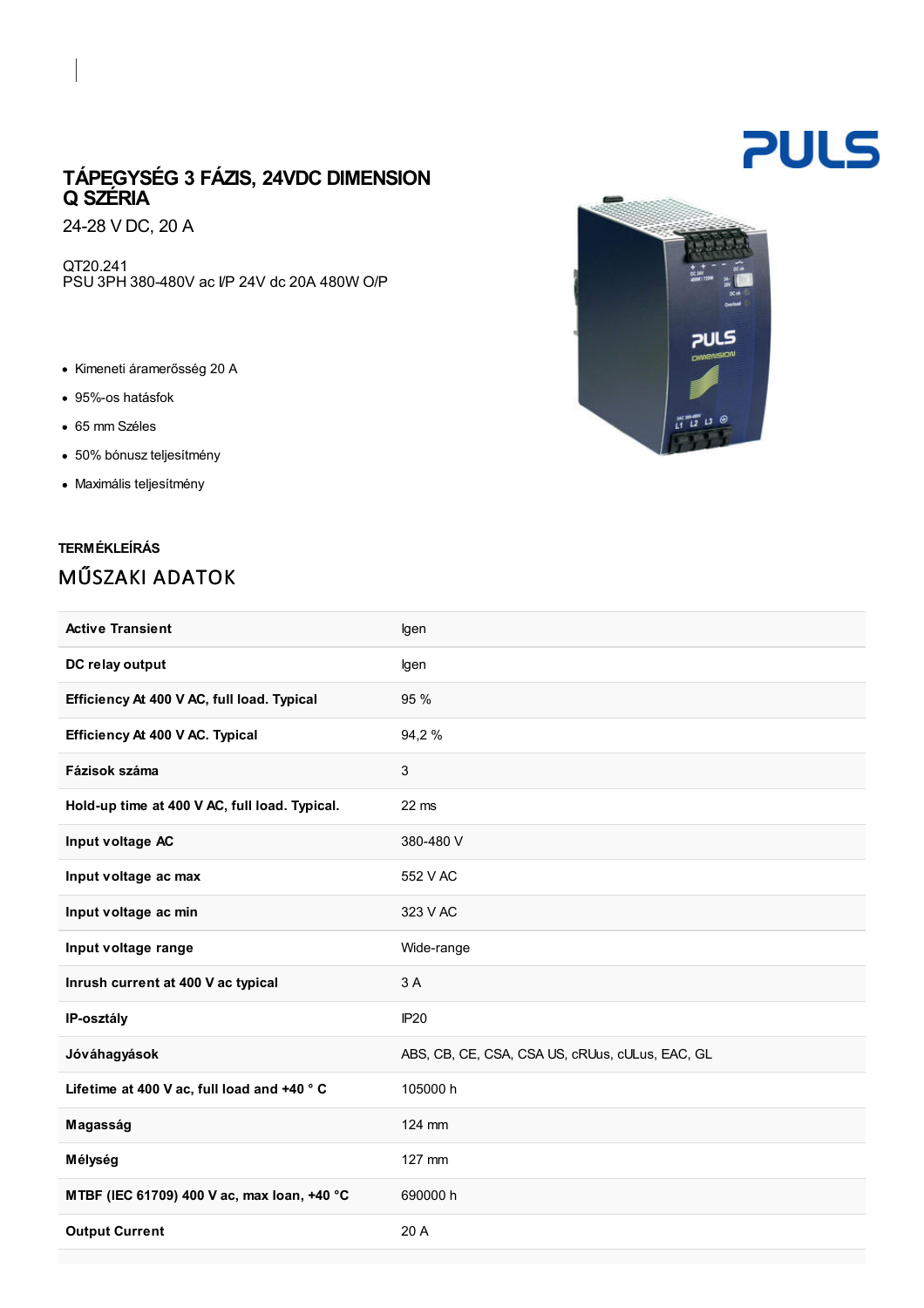| <b>Output voltage</b>                          | 24 V DC         |
|------------------------------------------------|-----------------|
| Output voltage max                             | 28 V DC         |
| Output voltage min                             | 24 V DC         |
| Power consumption at 400 V ac                  | 0.79A           |
| Power Factor at 400 V AC, full load. Typical   | 0,94            |
| Power Reduction Of 60 To 70 °C                 | 12 W/°C         |
| Ripple. max                                    | 100 mV pp       |
| <b>Series</b>                                  | Dimension Q     |
| <b>Supply Frequency</b>                        | 50-60 $\pm$ 6 % |
| <b>Szélesség</b>                               | 65 mm           |
| Teljesítmény                                   | 480 W           |
| <b>Temperature Range Without Derating From</b> | $-25 °C$        |
| <b>Temperature Range Without Derating To</b>   | 60 °C           |
| Tömeg                                          | 0,87 kg         |
| Védőanyag                                      | Alumínium       |



Fig. 15-1 Output current vs. ambient temp.



Fig. 6-2 Bonus time vs. output power



## Fig. 9-1 Efficiency vs. output current at 24V, typ.



## Fig. 9-2 Losses vs. output current at 24V, typ.



Maximal wire length<sup>+)</sup> for a fast (magnetic) tripping:

|              | $0.75$ mm <sup>2</sup> | $1.0$ mm <sup>2</sup> | $1.5$ mm <sup>2</sup> | $2.5$ mm <sup>2</sup> |
|--------------|------------------------|-----------------------|-----------------------|-----------------------|
| $C-2A$       | 29m                    | 39m                   | 56m                   | 86m                   |
| $C-3A$       | 26m                    | 34m                   | 49m                   | 76m                   |
| $C-4A$       | 16m                    | 21 <sub>m</sub>       | 29m                   | 46m                   |
| $C-6A$       | 3m                     | 5m                    | 7 <sub>m</sub>        | 8m                    |
| $C-8A$       | 1 <sub>m</sub>         | 2m                    | 2m                    | 3m                    |
| $C-10A$      | 1 <sub>m</sub>         | 1 <sub>m</sub>        | 1 <sub>m</sub>        | 1 <sub>m</sub>        |
| $B-6A$       | 18 <sub>m</sub>        | 23m                   | 31m                   | 54m                   |
| <b>B-10A</b> | 4m                     | 6 <sub>m</sub>        | 7 <sub>m</sub>        | 13 <sub>m</sub>       |
| $B-13A$      | 3m                     | 5 <sub>m</sub>        | 6 <sub>m</sub>        | 11 <sub>m</sub>       |
| <b>B-16A</b> | 1 <sub>m</sub>         | 1 <sub>m</sub>        | 1 <sub>m</sub>        | 2m                    |